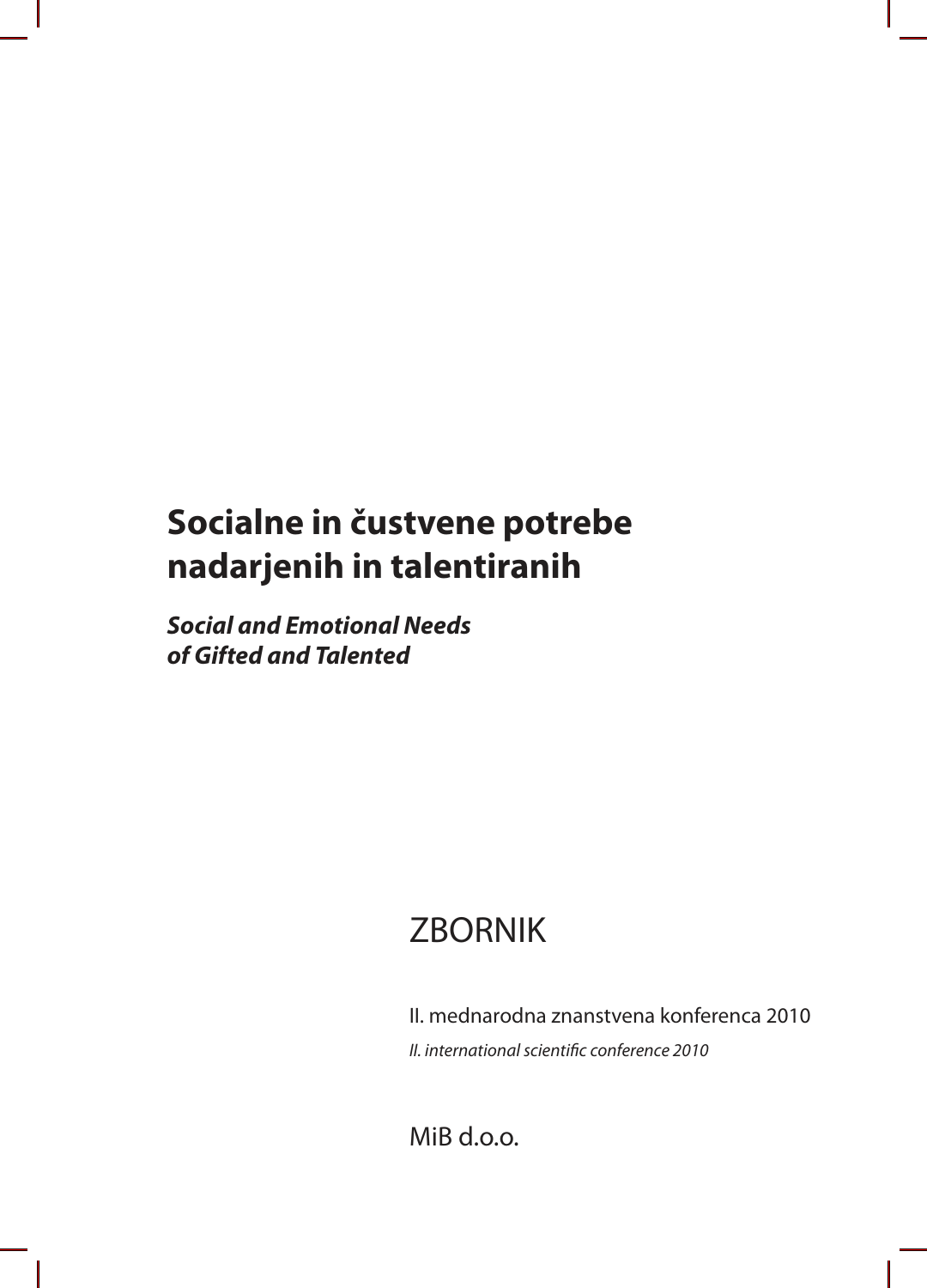## **STUDENT CREATIVITY AND BEHAVIOURAL PROBLEMS<sup>1</sup>**

**Abstract:** This paper elaborates on the relationship between creativity and behavioural problems of primary and secondary school students. The relationship is considered from the perspective of creative students as well as of students with problems which were identified on the basis of research results and teachers' experience from school practice. Some creative students experience behavioural problems and they are in need of help to complete their formal education and preserve their authentic creative expression. On the other hand, some students with behavioural problems are creative and they need support in order to express their creativity through school-related activities. Four groups of explanatory resources have been identified to answer the question why creative students provoke, irritate, and confront with the lack of understanding of their teachers and peers. These include: specific personality characteristics of creative individuals; features and conditions of the creative process; inadequate reactions of social environment; and ambiguous social values. In conclusion, some implications for improvement of educational practice have been outlined that may contribute to expression and development of creative potentials of all students.

**Key words:** creativity, students, behaviour, problem.

# **KREATIVNOST I PROBLEMI U PONAŠANJU UČENIKA**

**Apstrakt:** U radu se razmatra odnos između kreativnosti i problema u ponašanju učenika osnovne i srednje škole. Relacija je posmatrana iz perspektive kreativnog učenika kao i učenika sa problemima u ponašanju, koji su definisani na osnovu rezultata istraživanja i iskustva nastavnika iz školske prakse. Neki kreativni učenici imaju probleme u ponašanju i treba im pomoć kako bi savladali formalno obrazovanje i sačuvali svoj autentični kreativni izraz. S druge strane, neki učenici sa problemima u ponašanju su kreativni i treba im podrška da bi pokazali svoju kreativnost kroz aktivnosti relevantne za školu. Identifikovane su četiri grupe faktora kojima se može odgovoriti na pitanje zašto kreativni učenici provociraju, iritiraju i nailaze na nerazumevanje svojih nastavnika i drugova. To su: određene osobine ličnosti koje odlikuju kreativne pojedince, karakteristike i uslovi koje traži kreativni proces, neadekvatne reakcije okruženja i ambivalentne društvene vrednosti. Izvedene su implikacije za unapređenje vaspitno-obrazovnog rada koje bi doprinele ispoljavanju i razvoju kreativnih potencijala svih učenika.

**Ključne reči:** kreativnost, učenici, ponašanje, problemi.

<sup>1</sup> he paper is the result of the work on the project »Education for knowledge-based society« (No. 149001) which is inancially supported by the Serbian Ministry of Science and Technological Development (2006-2010).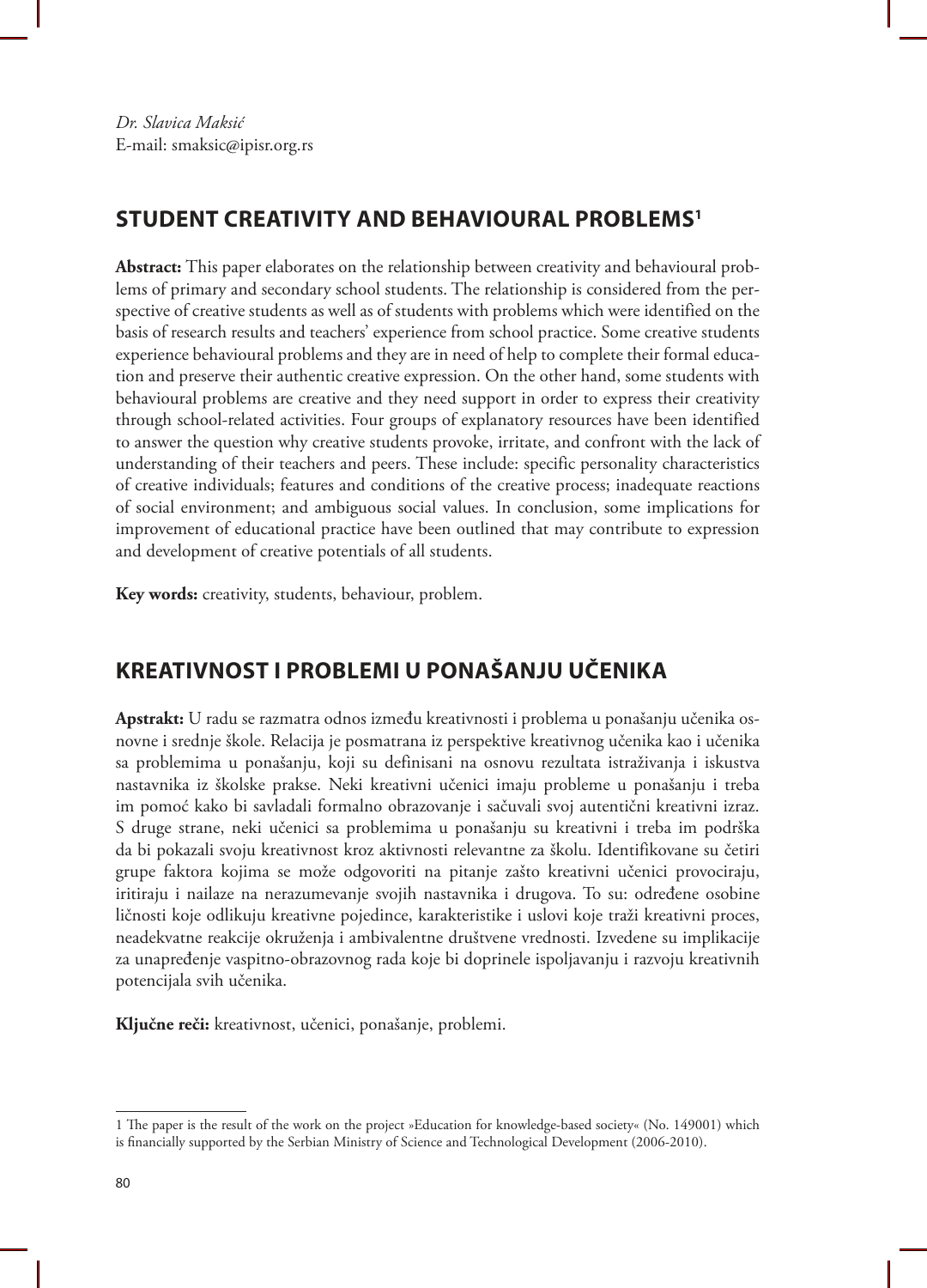### **Introduction**

We are all familiar with numerous anecdotes from lives of famous scientists and artists regarding the various obstacles they had encountered during their schooling and how they managed to overcome them. These examples are positive, since eminent creators managed to cope with the challenges imposed upon them by developmental characteristics of childhood and youth and by the reactions of their environment. The question arises as to how to recognise the largest possible number of creative children at younger age and provide them the support that will help them in coping with the obstacles they are facing.

Creatively gifted students are characterised by great curiosity; these students tend to do things their own way; they prefer individual work; tend to experiment with everything at hand; they have active imagination; they are capable of approaching a problem in different ways or achieving their goal by different paths; they exhibit a tendency to provide unexpected, unusual and wise answers; create original ideas; they are inclined towards adventures and risks; have an exceptional sense of humour; they are sensitive to the beautiful; show lack of conformity and interest in details; they are not interested in social acceptance; show a tendency toward rejecting the known; insist on working and discovering for themselves; resist pressure to conform; they are frustrated by externally imposed boundaries and deadlines; they exhibit rebellious behaviour (Kitano & Kirby, 1986).

Why do some creative students have problems, stir anger, provoke, irritate, confront with the lack of understanding from their environment, and how is it possible to discover among students with behavioural problems those being such because they are creative? In order to find the answer to these questions, this paper analyses the results of research studies regarding the following: peculiarities of social-emotional characteristics and adjustment of the gifted, talented and creative children and youth; the problems creative students experience with low academic achievement; the frequency of occurrence of attention deficit hyperactivity disorder (ADHD) among creative students; gifted education and nurturing creativity at school; and, public opinion and social valuation of creativity.

#### **Giftedness, creativity, and social adjustment**

Several surveys of research data indicate that the majority of gifted children and youth achieve a satisfactory, favourable level of social stability and adaptation (Maksić, 1993; Neihart, 1999). Some researchers argue that the gifted, talented and creative young only react more intensively to developmental problems all children and youth face in the process of growing-up. In adolescence, these comprise becoming independent, adopting roles and building one's identity. Other researchers, for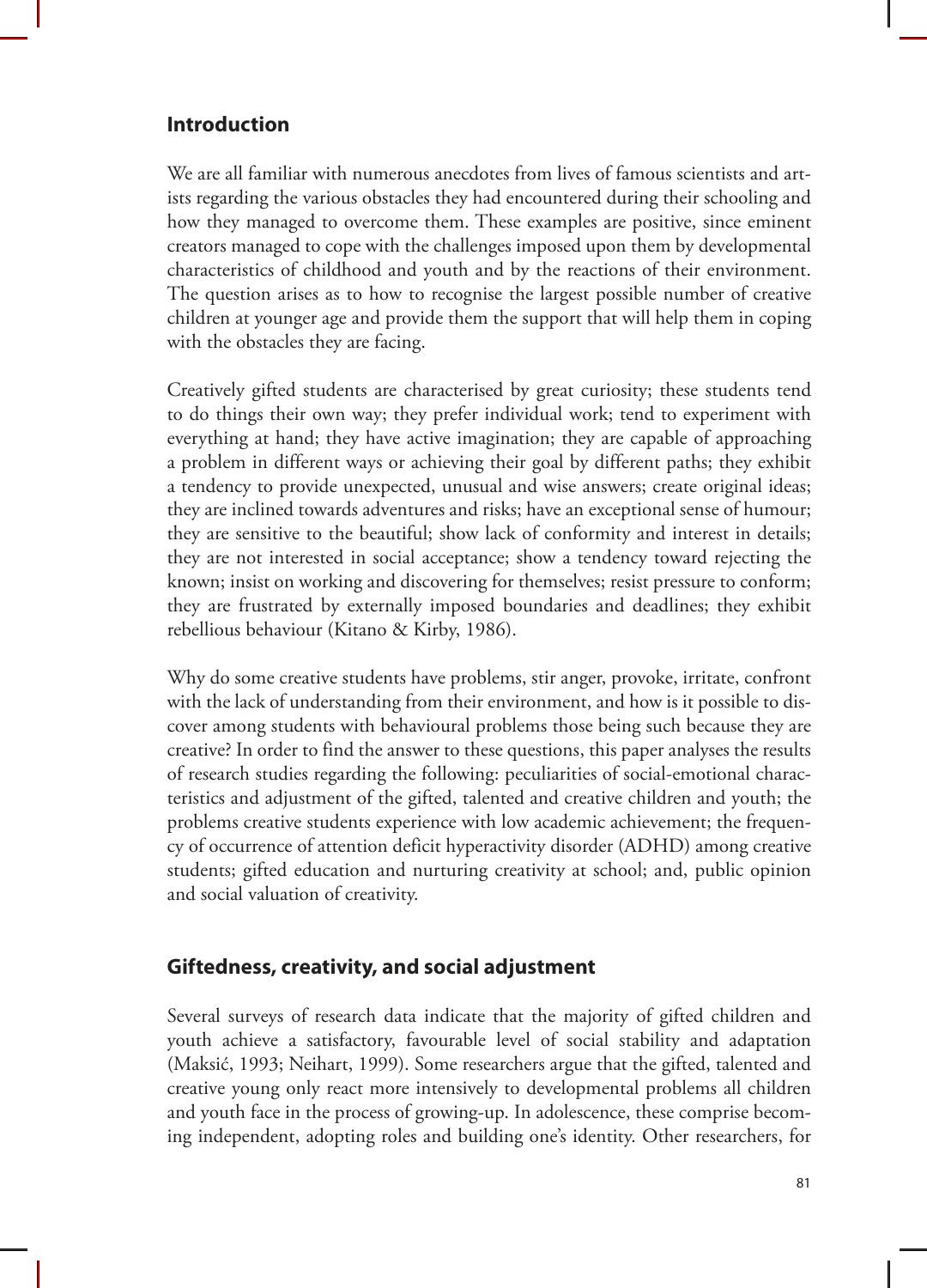their part, insist more on specific difficulties encountered by the gifted, talented and creative young, that stem from the inability to balance their personality and the temptations caused by the demands of the developmental period they are going through. Therefore, exceptional sensitivity, inclination towards perfectionism, awareness about being different can aggravate communication with the environment and lead towards loneliness and isolation. An increasing number of experts give precedence to individual differences within a group of the gifted over differences between the gifted and the non-gifted (Maksić, 1993).

Once the differences within the group of gifted students are taken into account, consideration of the relationship between creativity and behavioural problems gets an answer which is probably closest to reality. Betts and Neihart (1988) described profiles of the Successful, the Independent, the Challenging, the Underground, the Double-labelled, and the Dropouts students. The majority of gifted students belong to the Successful type and are recognised as students with high abilities, successful at school and accepted by their peers, parents and teachers. They are characterised by an inclination towards perfectionism, the need for teacher's approval and guidance in school work, conformist behaviour and dependence. Unlike the Successful gifted students, Independent gifted students are successful, but creative as well. They develop a stable personality, accept themselves and others, and are accepted by their environment; they are ready to face risks and their own failure; do not succumb easily to persuasion; they work independently, develop their goals and are persistent in their achievement.

It is interesting that the remaining types of gifted students who experience problems with school achievement and discipline are also creative. The Challenging are divergently gifted, sensitive, impatient, change moods easily, have weak self-control and low self-esteem. The Challenging type, which is very creative, is characterised by constant standing out and confrontation with the teacher, asking questions and correcting the teacher. The Underground negate their own talent for fear of being different too much from their environment. These students are insecure, confused, unreliable, burdened by the feeling of guilt and inconsistent in friendships. The Double-labelled suffer from some impairment (physical, emotional) that their environment pays no attention to. These students are powerless, frustrated and haughty, with low self-evaluation and changeable success in work. The Dropouts are bitter, depressed, explosive, and have a bad opinion about them-selves, they cannot maintain attention, work inconsistently, do not persevere on their tasks, isolate themselves, and they are critical. Although the Dropouts demonstrate high creativity, since they often abandon school, they are perceived as average or below-average, and they are rejected and lonely.

To sum up: Creativity at younger ages is perceived as a creative capacity and a potential for creative thinking and production, and it is considered within giftedness. Gifted students who exhibit maladjusted behaviour are often creative.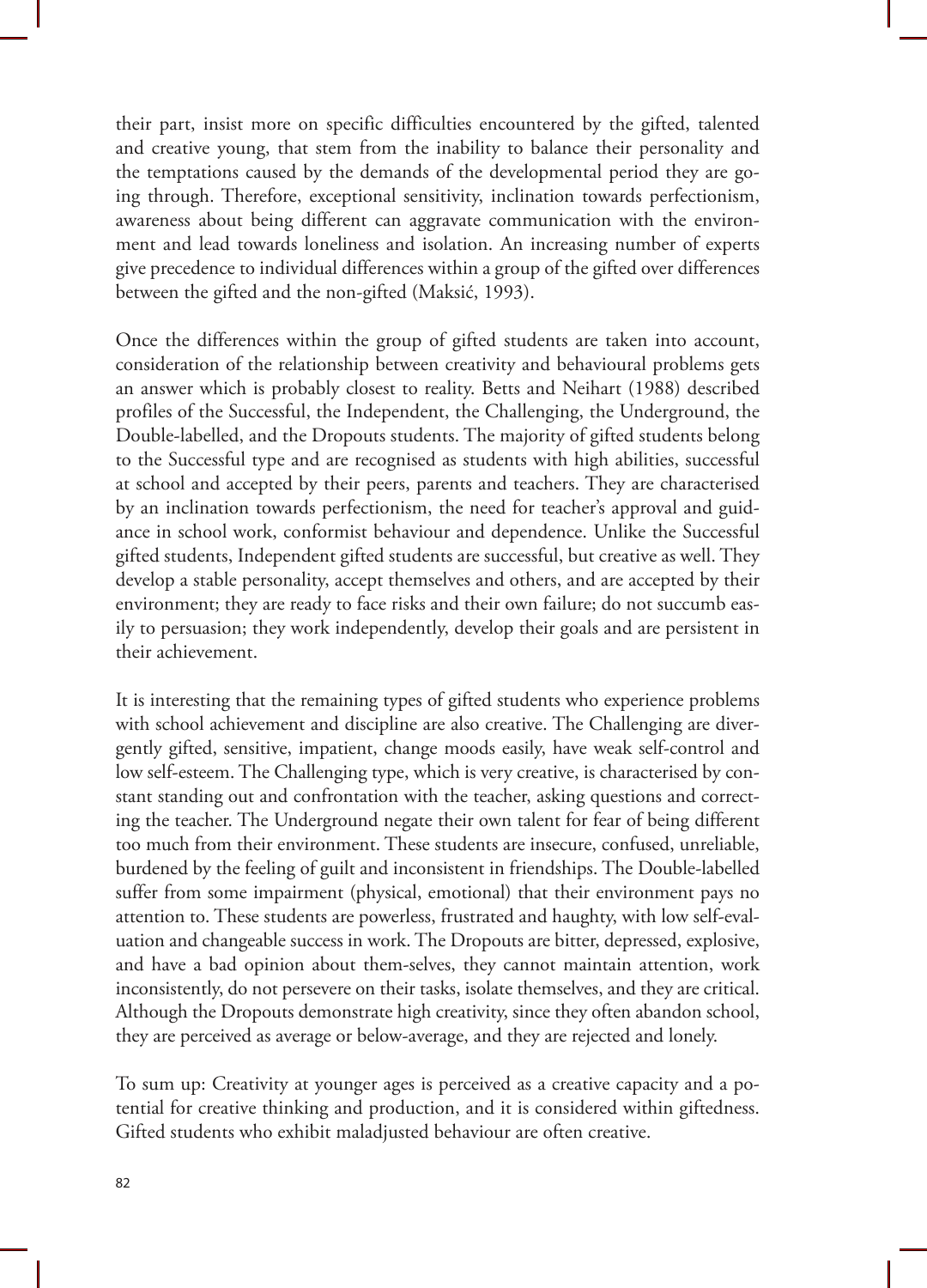#### **Creativity and academic achievement**

Creative students are capable of using the process of selective insights in solving problems; they deal with significant issues and provide an holistic solution; they are capable of tolerating ambiguities, willing to overcome obstacles and persevere; they show high interest and love in what they do (Sternberg & Lubart, 1993). Research on children's process of creative thinking reveals a critical role of knowledge base that is acquired from earliest childhood (Feldhusen, 2002). The problem of relationship between creativity and knowledge, in school context, is often set as the problem of relationship between creativity and school achievement, due to the influence it exerts on continuation of schooling, motivation for further learning, the choice of profession and progressing within it.

Studies of the relations between the level of intellectual abilities, creativity and school achievement reveal that secondary school students who have both high intelligence and high creativity get the best marks in many school subjects (Heller, 1995). However, research indicates that, as early as in primary school, students who have a low school achievement also attain high creativity scores, and that there are more boys than girls among them (Maksić & Đurišić-Bojanović, 2004). One fifth of students who teachers declared to be difficult to work with (difficulties being unsystematic learning, lack of interest, lack of discipline, family problems, truancy, confrontation with peers) belong to the category of students with highest abilities (Đorđević, 1995). The same research study showed that gifted students with low academic achievement were absent from classes more often and had more health problems than others, as well as that there were more boys than girls among the academically unsuccessful gifted students.

Comparison of characteristics of gifted and non-gifted secondary school students points out to the role of creativity in underachievement. Intellectually gifted academically successful students show controlled emotionality, lack of aspiration towards creative expression and dissociation of emotions (Altaras, 2006). Gifted underachievers are characterised by intellectual curiosity and motivation for cognitive mastering proportionate to their potential, but there is a lack of a crystallised academic achievement motive, which implies readiness for disciplined and persistant work while appreciating external criteria for successfulness. Gifted underachievers have a non-analytic cognitive style, focused towards creative expression, and search for experiences and modes of expression that are intuitive, imaginative and aesthetic in nature. Altaras assumes that underachievement of gifted students derives from their preference for a holistic-divergent cognitive style in which affective, discursive, hypothetical-deductive cognitive activities cede to passive, metaphorical and analogue cognitive processes.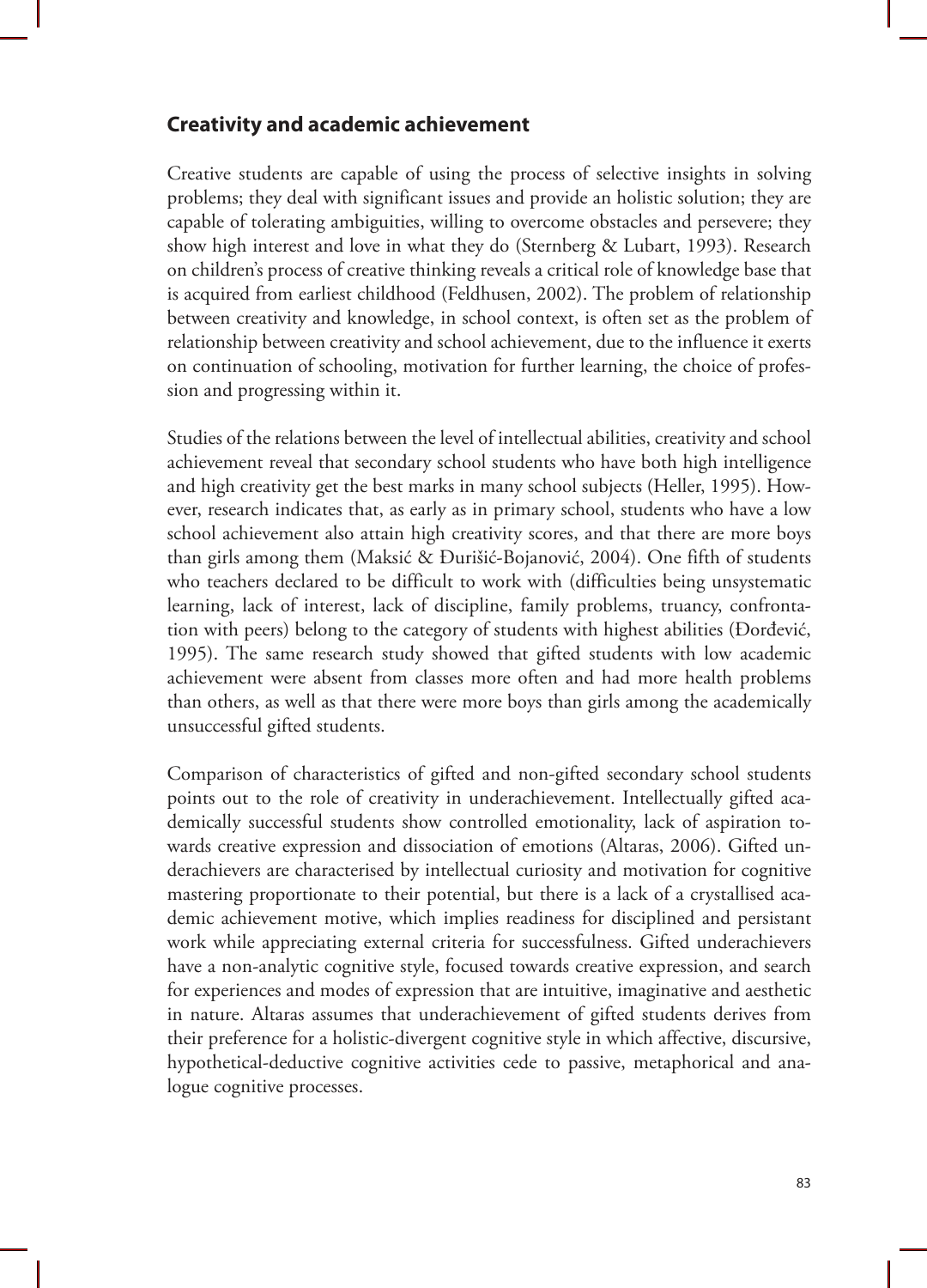Emphasis on and support to high school achievement on teachers' and parents' part can have an unfavourable impact on demonstration and development of student creativity. Freeman (1995) found that creatively oriented students as a whole obtained considerably lower marks in final school exams than academically oriented students. Academically oriented students scored highest on measures indicating problems in relationships with peers, while the creatively oriented had no problems with friendships, and on the whole were popular. The academically oriented often saw their high ability as a part of themselves unattractive to others. Contrary to this, creatively oriented students paid no attention to that or were even proud of their intelligence. Freeman recommends to teachers to work on overcoming the conflict between the need for emotional control, which high school achievement demands, and the need for a freer approach and an open spirit, which is a condition for creative expression.

To sum up: Indulging in the creative style of thinking and reacting reduces student chances for high academic achievement in regular school curriculum. Orientation towards academic achievement lowers the chances for student creative expression.

## **Creativity and ADHD**

Considerable number of studies conducted lately refers to studying the relationship between creativity and attention deficit hyperactivity disorder (ADHD). These studies were inspired by the experience from school practice when creativity and ADHD occurred together, and teachers did not know which issue to prioritise in working with students. At younger ages it was found that impulsive/hyperactive and disruptive behaviour was positively correlated with some aspects of creativity (connected to better achievement on fluency), and that more careful and less introvert behaviour was correlated with better achievement on flexibility. It was concluded that lively student behaviour can be a predictor of creative thinking (Brandau *et al*., 2007). According to Healey and Rucklidge (2006) study, as many as 40% of creative children had clinically elevated levels of ADHD symptomatology, but none of them fulfilled all criteria for ADHD. In this research the creative group with ADHD symptoms performed better from the ADHD group on the measures of working memory and inhibitory control.

Studies of creativity among students with ADHD and the ADHD presence in creative students show that one third of students from ADHD group achieved such a high score on creativity test that they could enter the Creative school program: they were especially good at elaboration, which refers to paying attention to details and embellishing ideas (Cramond, 1994). One quarter of students from the creative group fulfilled the criteria for ADHD, attention deficit disorder with or without hyperactivity. However, according to their teachers' estimation, these children did not exhibit an elevated level of hyperactivity, inattention or impulsivity. Cramond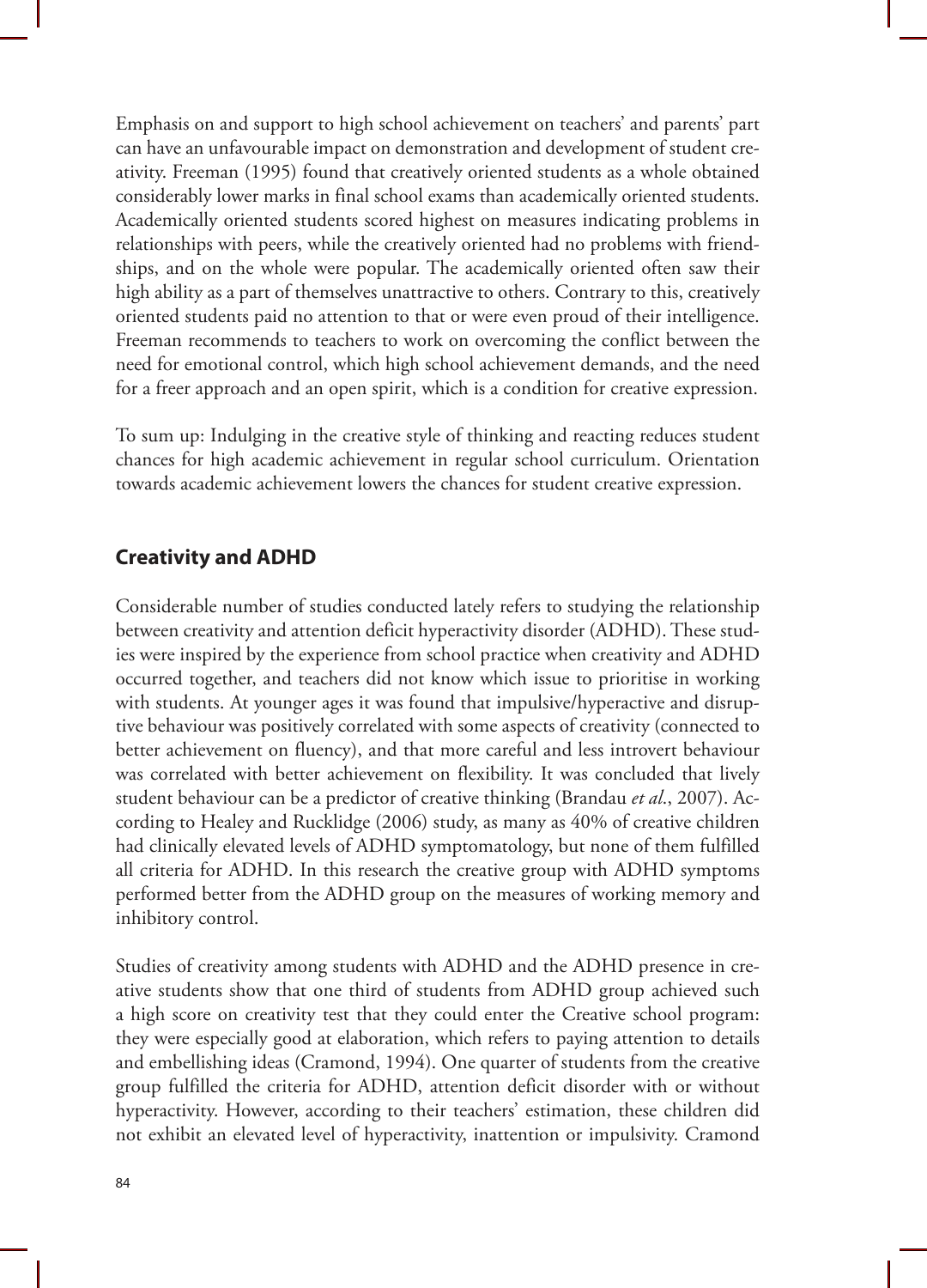(1994) points out to the danger of giving a diagnosis that does not have to be supported by other measures. Healey and Rucklidge (2005) found that there were no significant differences between the achievement of the ADHD group and the control group on several creativity tests, based on which it was concluded that the children with the diagnosed ADHD were not more creative than the children who were not diagnosed with it.

Abraham *et al.* (2006) compared creativity of three groups of adolescents: the ones with ADHD, with behavioural problems and the healthy control group. The ADHD group showed greater ability to overcome limitations under the influence of given examples, but reduced capacity for generating functional invention on the imagination task. The control group had a superior achievement on the recently activated knowledge task, but poorer achievement on practical measures of the creative imagination task. The group with behavioural problems performed worse than the control group on the component of originality of the creative imagination task. Original imagination and practical imagination for the ADHD group and the group with behavioural problems were negatively correlated, but that was not the case for the control group. The ADHD group produced more unusual answers, while the group with behavioural problems generated a larger number of usable and practical answers.

To sum up: Impulsiveness, risk taking and emotionality are important characteristics of both the creative students and the students with attention deficit hyperactivity disorder.

## **Nurturing creativity at school**

Why are creative students restless, impatient, have problems with maintaining attention, focused on their own needs (to the point of selfishness) and »difficult« for teachers? Creativity is all about finding new ways for solving problems and giving new answers; it resists the routine, the common and expected; entails readiness to take risks in trying and investigating; the courage to view and see things differently; to doubt the known. Typical school is organised according to class and subject teaching, which for the most part takes place in the classroom, with a teacher teaching in front of the blackboard and students sitting in their benches and listening. Students are requested to be obedient, passive, and dependent. It is believed that creativity is a gift, a privilege of the minority, present only in renowned artists, inventors and scientists (Alenkar, 1998).

Development, expression and nurturing of creativity is a desirable goal that is positioned more as an ideal to strive towards than as something expected in school reality (Maksić, 1999). Observation of school practice and monitoring of effects of schooling indicates the lack of creativity in most students and teachers. It is often objected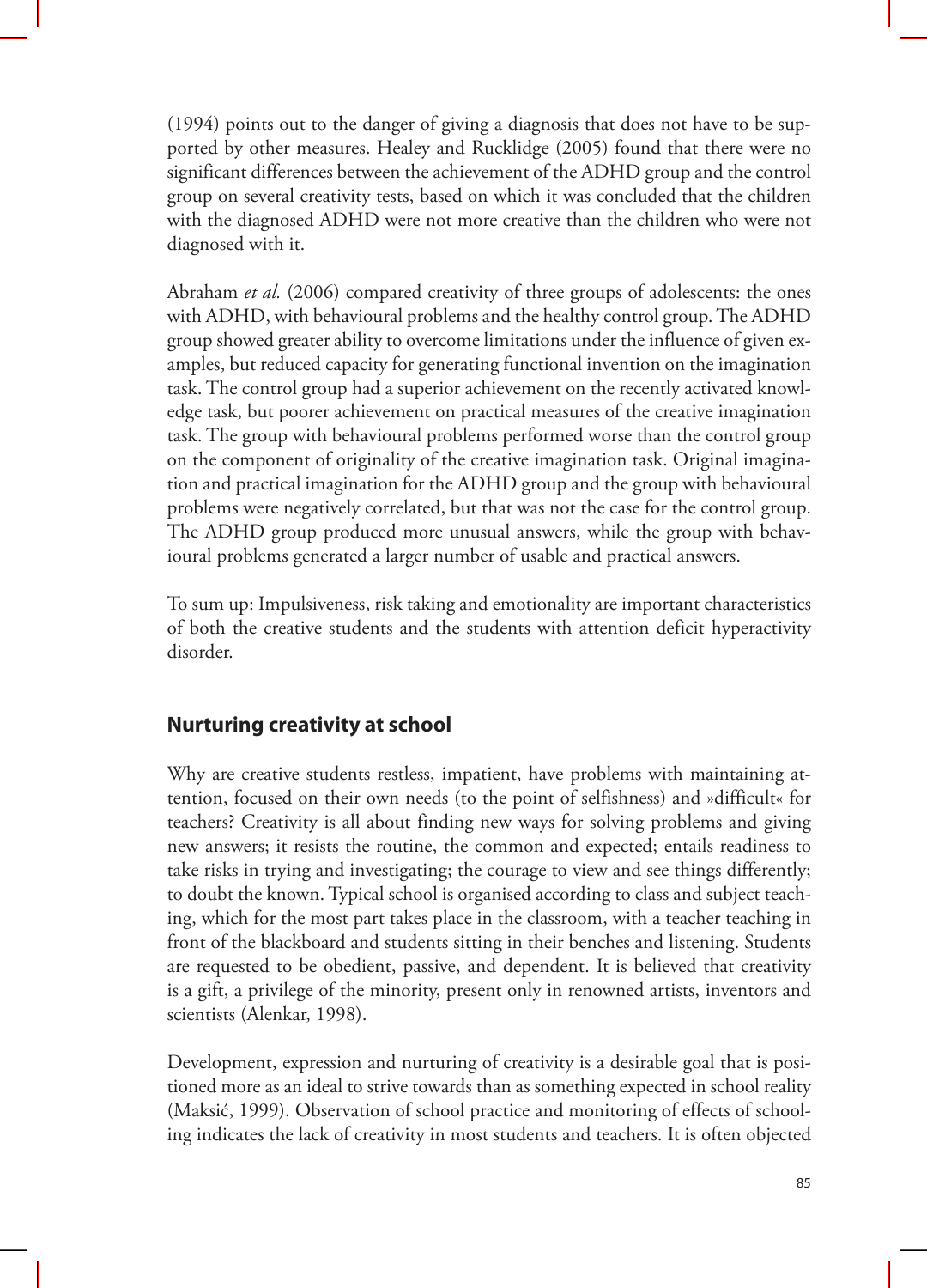that school does not allow the demonstration of creativity in students and teachers to a sufficient and desired extent, and that the most capable students are either neglected or swamped with inadequate contents and activities. Providing conditions that are suitable for creative behaviour of teachers and students at school and that support creativity or form a good basis for creative expression, promises improvement of school practice. Although creativity is the goal of teaching and learning at school, if teachers do not value creative products in their work and creative behaviour of students has no impact on their school achievement, there is a small chance of things changing for the better.

Many teachers do not like personality traits and behavioural characteristics connected to creativity in their students, but at the same time they declare that creativity should be encouraged at school (Cropley, 1996). In order for children and youth with special abilities to develop their capacities up to the level that involves creative production, they need adequate support at school and a stimulating environment created by the teacher (Maksić, 2006). Teachers who are successful in developing the talent and creativity of their students are characterised by abilities and skills to organise instruction that is suited to student abilities, and are mostly motivated by the fact that they are creative themselves. The results of implementation of creativity programs lead to the conclusion that the role of school in encouragement and development of youth creativity can be fulfilled completely if compulsory curriculum and regular instruction provide space for expression of student and teacher creativity. This implies that school should open up for child imagination, inventive behaviour and independence with respect to authorities and reproductive activities.

To sum up: Educational support to creativity at school is inadequate or not-sufficient. Regular school setting does not have enough understanding for creative students and teachers.

#### **Public opinion on the gifted and creativity**

Public opinion studies on educational support to the gifted in Serbia yield similar results to the ones obtained throughout the world (Maksić, 1998). Secondary school teachers include creativity in their implicit theories of giftedness, while students and their parents adhere to abilities and learning. Participants' demands with respect to educational goals depend on student category they refer to: in education of the gifted priority is assigned to encouragement of creative orientation, and in other students to development of their diligent orientation. Among the studied groups, teachers, students, and their parents, special forms of work with gifted students are supported most by teachers and least by students. It was concluded that interested groups showed a high acceptance of special educational treatment, but at the same time there is fear from elitism, egotism and isolation of the gifted.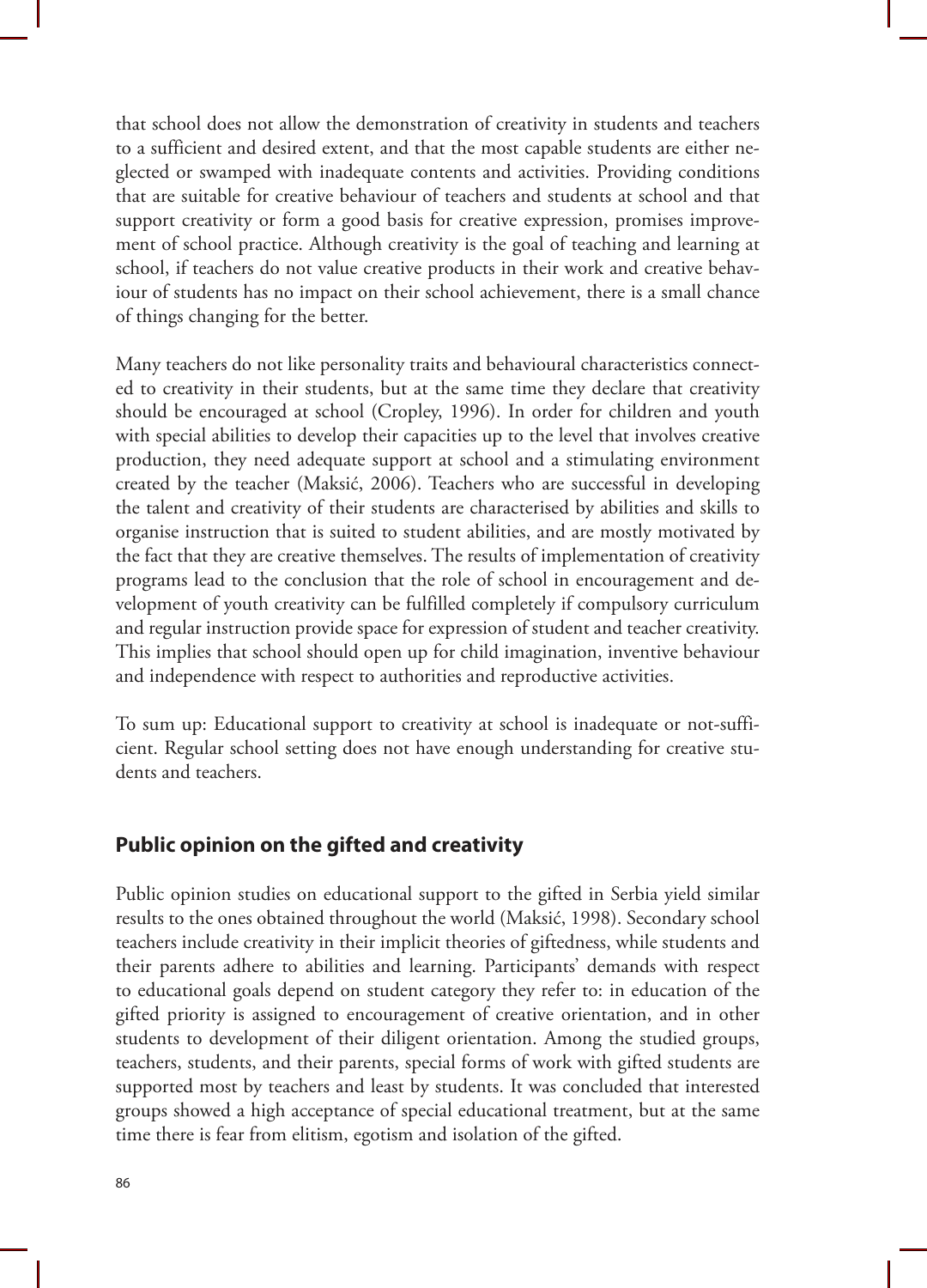The results of the research study on primary and secondary school students and university students, the future nursery and school teachers, indicate a large importance of creativity in the personality and behaviour of a talented individual in order to be able to give a creative contribution, but a very small one in getting eminence and winning social appraisal (Maksić, 2000). Acquaintances and connections with significant and influential people in economic and political life and a large capital at one's disposal are seen as the most important conditions for success in a transitional society. Success does not come as a result of personal endeavours and efforts invested by an individual, a motivating competition and a fair contest in which the best one wins, but as the consequence of a web of vague circumstances. In such a situation, creative expression in science, art and other domains of social life is discouraged, which consequently hinders society's exit from the crisis, and motivates young creative people to leave the country.

Support to imagination in childhood can be observed as a desirable precondition for the development of individual's creative orientation and the manifestation of creative behaviour in adult age, but also as a driving force of further social development. The research study, based on the World Values Survey, compared the preferences of educational goals on representative samples of the citizens of Serbia, and Great Britain, France and Germany (Pavlović & Maksić, 2009). Similarly to the elites of three traditionally most influential European countries that have effective democracies, the Serbian social elite values child imagination considerably more than the general population. However, as opposed to the elites of the countries that were compared to Serbia, the Serbian social elite does not participate in political life of the country nor has a desire to, which implies a small possibility that it will be active in advocating offering more support to child imagination and creating a wider social support to creativity.

To sum up: Public opinion is ambivalent towards creative individuals and creative behaviour, which is transferred to creative children and the educational support to expression and development of creativity at school.

## **Conclusion**

The relationship between creativity and behavioural problems of primary and secondary school students is considered from two viewpoints: from the perspective of creative students and from the perspective of students with behavioural problems. Research results and experience from school practice indicate that some creative students experience behavioural problems and are in need of help to complete their formal education and preserve their authentic creative expression. On the other hand, there is research evidence that some students with behavioural problems are creative and that they need support in order to demonstrate their creativity through school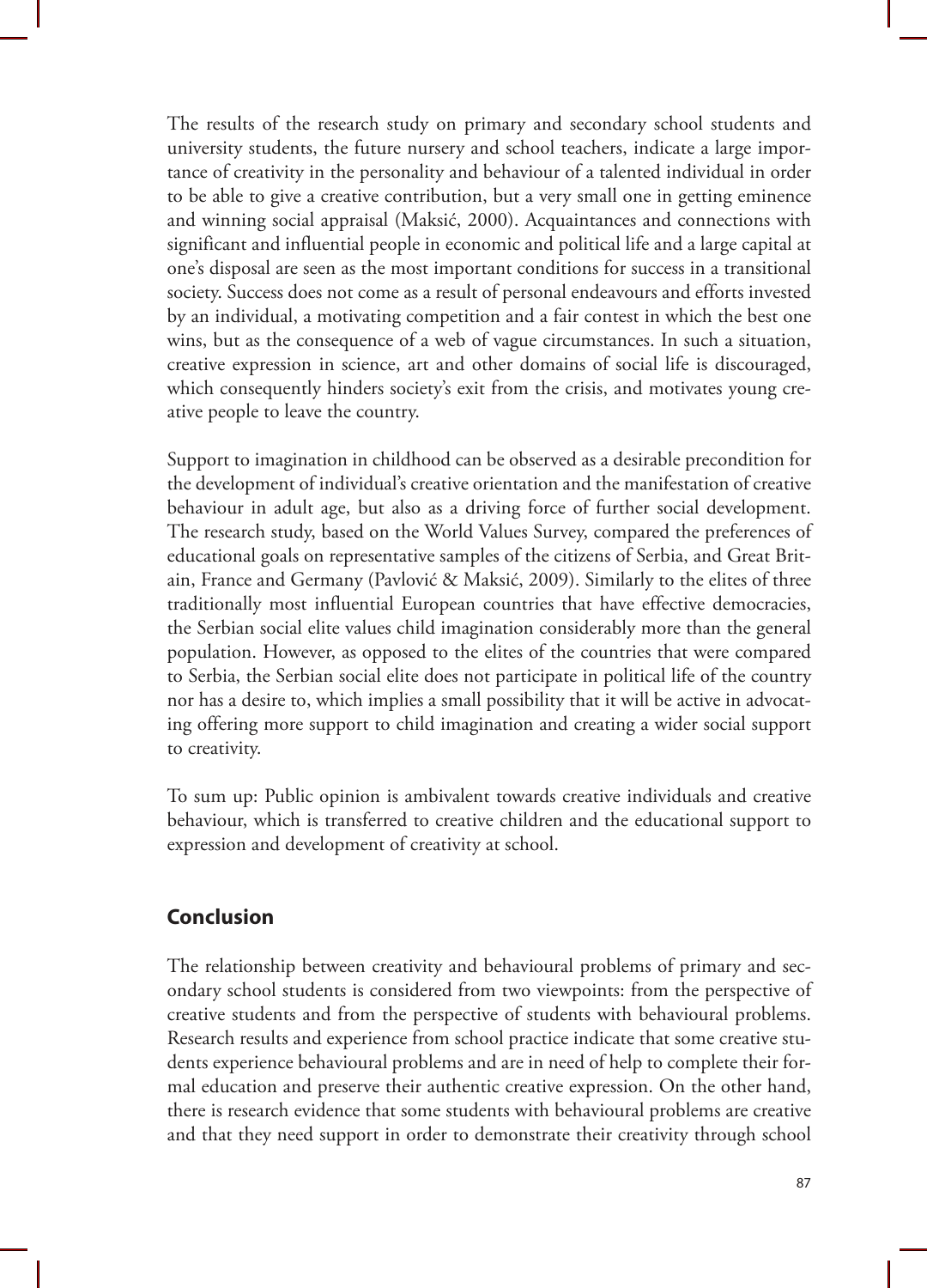activities and persuade their environment that they are creative. Gender differences have to be conceder in future research on the issue.

Four groups of factors have been identified in the paper in order to answer the question why creative students provoke, irritate and confront with the lack of understanding of their teachers and peers. These include: specific personality characteristics of creative individuals; features and conditions of the creative process; inadequate reactions of social environment; and ambiguous social values. Creative process has its structure and the dynamics that is necessary in order to obtain a creative product, and which can seem to the environment as a non-response to the task, waste of time, laziness, the lack of seriousness and lack of concern for circumstances and other people. However, student and teacher creativity at school cannot be observed only from their own point of view. Besides the question how to enable the creative individuals to »survive« in the school system, it is equally important and socially justifiable to ask how the system can function successfully if it accepts student and teacher creativity.

#### **References**

- Abraham, A., Windmann, S., Siefen, R., Daum, I., Gunturkun, O. (2006). Creative think ing in adolescents with attention deficit hyperactivity disorder (ADHD), *Child Neuropsy chology*, 12, 111-123.
- Alenkar, E. M. (1998). Education for creativity. International Conference on Giftedness: *Social Emotional Problems,* Actas (89-95). Porto: APEPICTA and Centro »Huerto del Rey».
- Altaras, A. (2006). Giftedness and underachievement */Darovitost i podbacivanje/*. Pančevo: Mali Nemo.
- Betts, G. T., Neihart, M. (1988). Profiles of the gifted and talented, *Gifted Child Quarterly*, 32(2), 248-253.
- Brandaw, H., Daghofer, F., Hollerer, L., Kellner, K., Kirchmair, G., Krammer, I., Schlagbauer, A. (2007). The relationship between creativity, teacher ratings on behavior, age, and gen der in pupils from seven to ten years, *The Journal of Creative Behavior*, 41(2), 91-113.
- Cramond, B. (1994). The relationship between attention-deficit hyperactivity disorder and creativity. *Paper presented at the Annual Meeting of the American Educational Research Association* (New Orleans, LA, April 4-8, 1994).
- Cropley, A. (1996). Recognizing creative potential: An evaluation of the usefulness of creative test, *High Ability Studies*, 7(2), 203-219.
- Đordjević, B. (1995). Gifted pupils and (under)achievement */Daroviti učenici i (ne)uspeh/*. Beograd: Zajednica Učiteljskih fakulteta.
- Feldhusen, J. (2002). Creativity: The knowledge base and children, *High Ability Studies*, 13(2), 179-183.
- Freeman, J. (1995). Conflict in creativity, *European Journal for High Ability*, 6(2), 188-200.
- Healey, D., Rucklidge, J. J. (2005). An exploration into the creative abilities of children with ADHD, *Journal of Attention Disorders*, 8(3), 88-95.